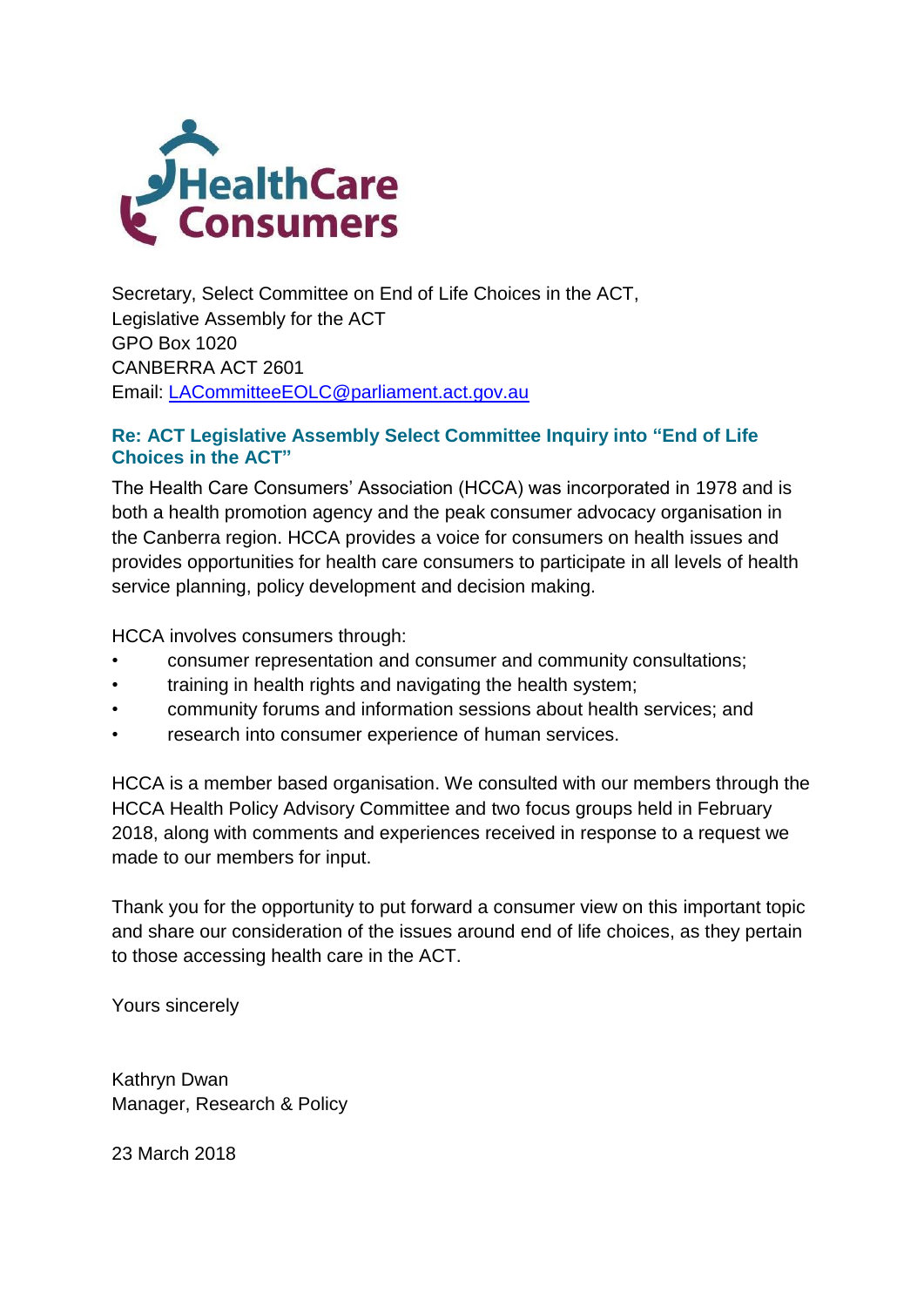

# **HCCA Submission to the ACT Legislative Assembly: Select Committee Inquiry into End of Life Choices in the ACT**

Submitted 23 March 2018

Contact: Darlene Cox Executive Director 02 6230 7800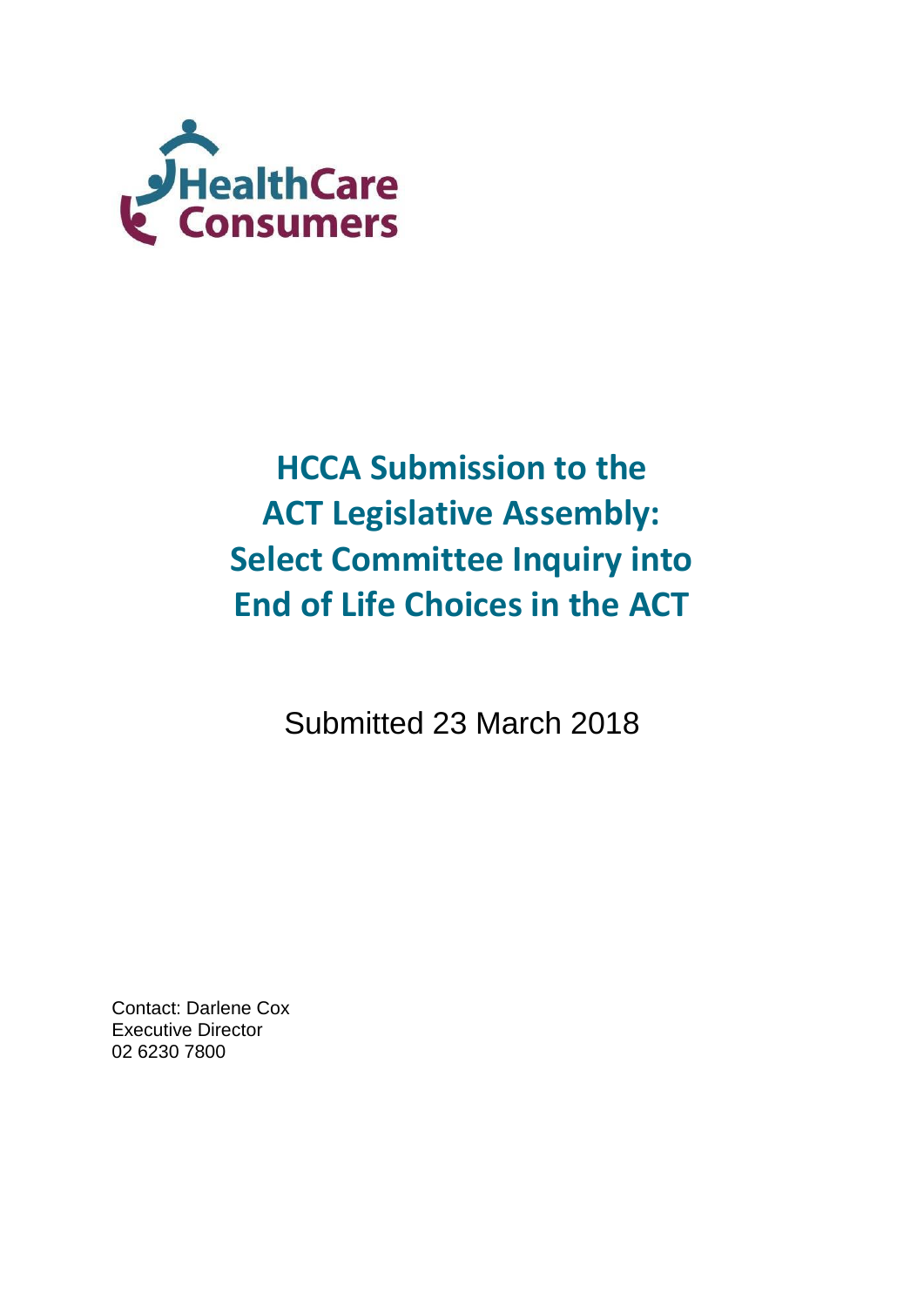### Executive Summary

Living is messy and so is dying. Despite our best efforts, we can rarely control the circumstances around death. This inquiry has opened an ongoing conversation about death and dying, but also quality of life, health care and palliative care. HCCA considers this to be a useful opportunity to make known consumer views and needs around end-of-life choices. Understandably, there are a wide range of consumer views, although most would agree that information about, and access to, a full range of **palliative care services** would allow more people in the ACT to receive high quality, safe and person-centred palliative care and end-of-life care in the place of their choice.

Consumers' preferred terminology is the **"termination of life on request"**. Therefore, throughout this submission we will refer to termination of life on request rather than "voluntary assisted dying". The rationale is provided under the sixth term of reference.

HCCA supports **consumer rights to be in charge of their end-of-life choices**. Those **choices depend upon individual circumstances** and the availability of good quality information that includes palliative care, whether provided in one's home or in a dedicated palliative care facility.

Improving **health literacy** and promoting effective and supported use of **Advanced Care Planning** provides opportunities for consumers to consider the issues for themselves, and to articulate their own wishes for future health care.

HCCA is aware that health professionals continue to make life or death decisions on behalf of consumers without appropriate consultation. For some, this reflects, in part, a culture of **ageism** making it difficult for older consumers to feel empowered, proactive and an equal partner in their care.

Significant legislative changes would need to be made at the Commonwealth level to enable the ACT to enact its own legislation for the termination of life on request. If legislated it would expand the end-of-life choices available for consumers in the ACT. This process of legislative change, even if achievable, would take considerable time to set in place. However, it would provide an opportunity for the ACT to monitor the implementation and effect of the Victorian legislation and better resource local palliative care services.

Regardless of what happens with ACT legislation HCCA suggests that there is real value in the ACT developing a Charter for care of adult patients at the end of life.<sup>i</sup> Such a charter would set out a commitment to provide the highest quality of care and support for people who are nearing the end of their life and help people live as well as we can for as long as we can. This Charter would start ensuring that both consumers and health professionals have a clear understanding about the expectations for end-of-life choices in the ACT.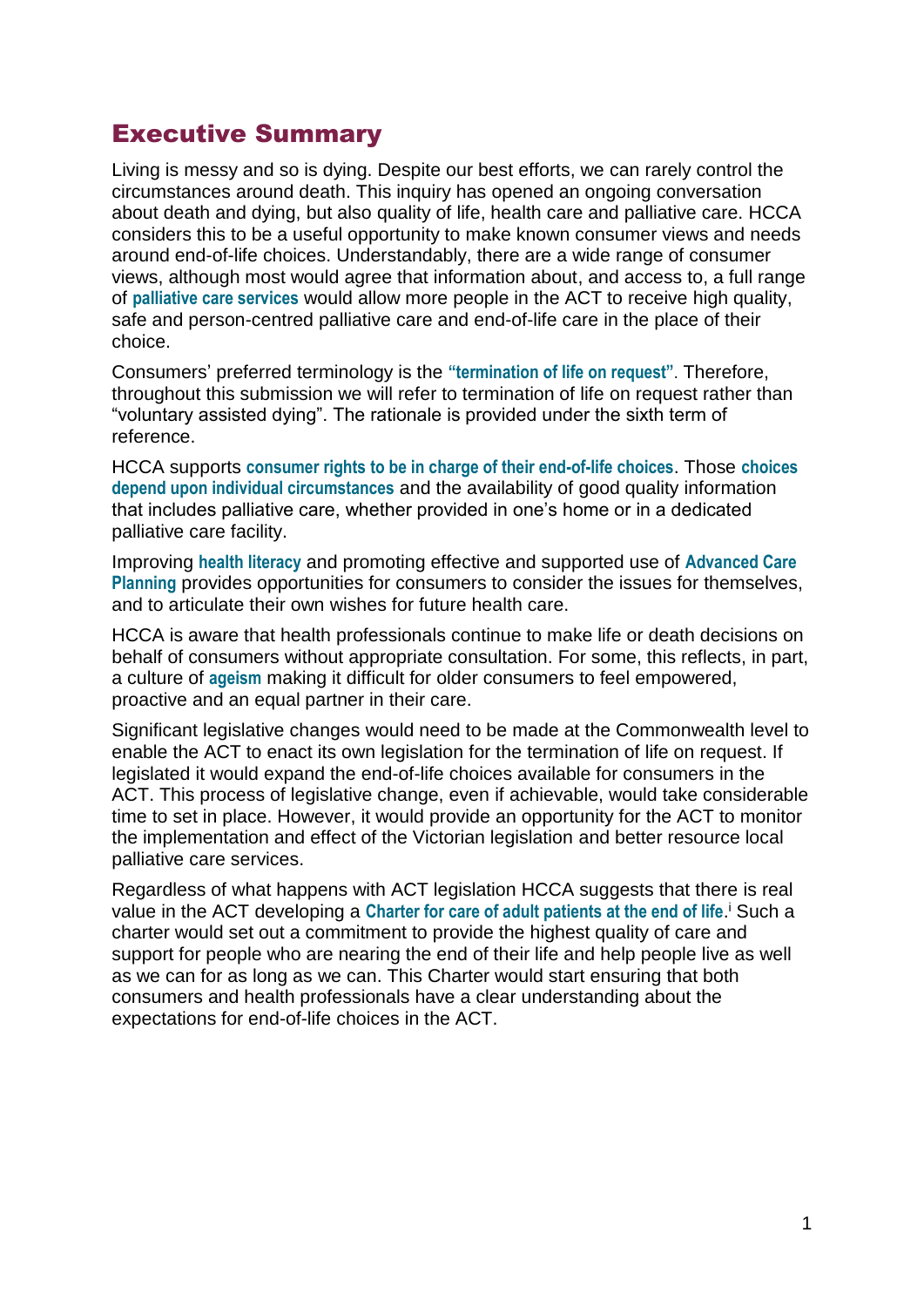## Recommendations

Due to the prevailing Commonwealth legislation (Euthanasia Laws Act 1997), this Inquiry is the start of a conversation about end-of-life choices that has no straight lines or easy resolution. HCCA proposes the following recommendations be considered in relation to end-of-life-choices in the ACT:

- 1. Consumers want to be the ultimate decision makers about their end-of life care.
- 2. Consumer decisions depend upon the context, and the focus should always be on an individual's choices and their specific circumstances.
- 3. Consumers need access to a complete range of information about end-of-life choices.
- 4. Consumers want access to good quality palliative care services, either at home or in a dedicated facility. NB Currently demand for services is more than can be supplied for consumers in the ACT.
- 5. Health literacy improves communication. For this reason, steps should be taken to improve the health literacy of consumers, carers and health professionals.
- 6. Advanced Care Planning (ACP) needs to be encouraged and promoted to consumers, and used appropriately by health professionals to enable individual plans for end-of-life care.
- 7. The ACT needs a public campaign to affirm the value and contributions to our society of older people and people with disabilities.
- 8. The ACT should develop a charter for end-of-life care and choices in the ACT.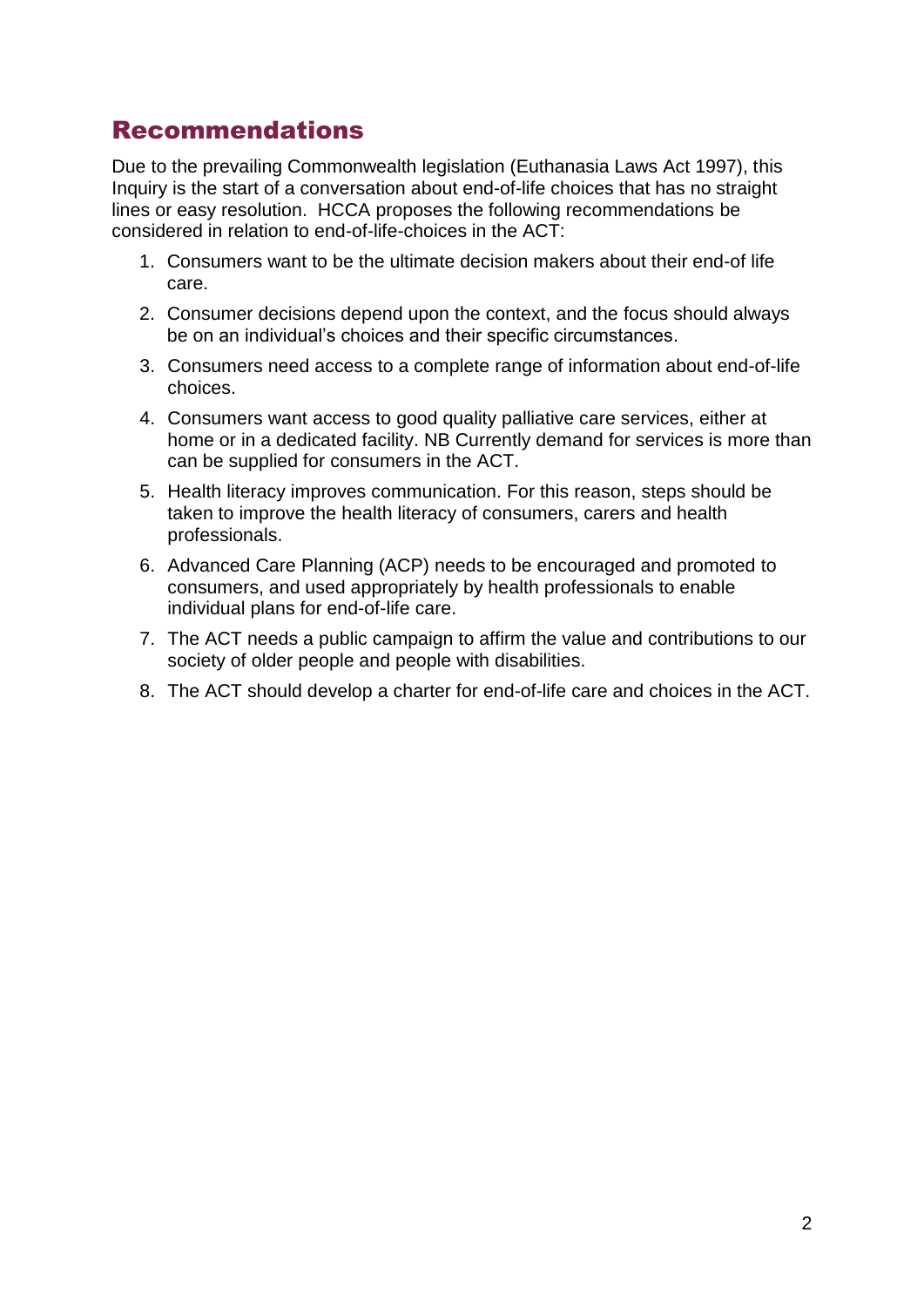# Responses to the Terms of Reference (TOR)

#### **TOR 1 – current practices utilised in the medical community to assist a person to exercise their preference in managing the end of their life, including palliative care;**

The ACT Government, health care consumers and health professionals have an opportunity to work together to overcome systemic barriers that currently prevent the medical community from consistently assisting people to exercise their preferences in managing the end of their life. Specifically, ACT Health care consumers would welcome:

- 1) **An expansion of home-based palliative care services, to meet current and future demand,**
- 2) **Dedicated palliative care areas in all ACT hospitals,**
- 3) **More overnight respite opportunities, to better support people caring for a loved one receiving palliative care at home,**
- 4) **Training for relevant clinical staff in ACT hospitals in the palliative approach and shared decision-making,** and
- 5) **An expansion of hospice care**, including exploring the establishment of a second hospice, and identifying hospice models that would meet the needs of people who cannot receive care at home, but who require palliative in-patient care over an extended period of time.

These changes would allow more people in the ACT to receive high quality, safe and person-centred palliative care and end-of-life care in the place of their choice.

These recommendations are made on the basis of research HCCA undertook in 2017 with consumers and carers who have used ACT palliative care services. Health care consumers and members of the ACT Health Palliative Care Clinicial Network provided input to refine these recommendations and prioritised their importance and feasibility. The recommendations above are the five recommendations that were considered most important, and feasible, by consumers and clincians who participated in this process. The full report, *Consumer and Carer Experiences and Expectations of Home-Based Palliative Care in the ACT* **is attached at Appendix.** 

People in the ACT value our publicly-funded specialist palliative care services very highly.<sup>1</sup> In large part, consumers value these services because they provide care that, more often than not, assists us to exercise the following preferences:

To receive care in our **preferred location**;

1

 To be the principal **involved in decision-making about the goals of treatment and our care plan**;

<sup>&</sup>lt;sup>1</sup> These include the Clare Holland House hospice managed by Calvary Health Care ACT, the Calvary Health Care Home-Based Palliative Care Service and the specialist palliative care nursing staff and doctors working from The Canberra Hospital and Calvary Public Hospital.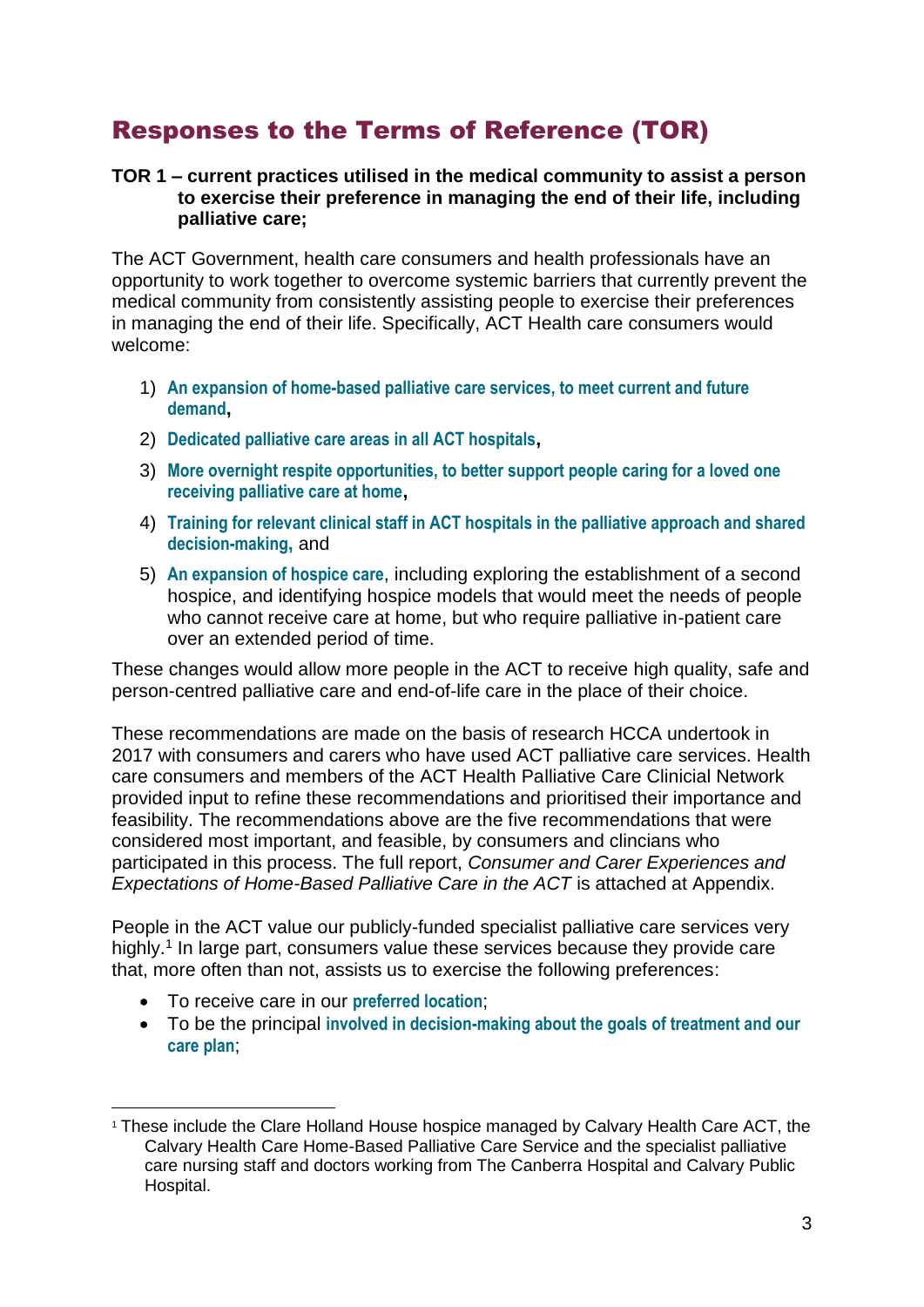- To receive **care that responds not only to our medical circumstances but also to our practical, emotional and psychosocial support needs** as well as those of our carers/ loved ones, including by considering our culture and unique personal circumstances; and
- To receive care in which **health professionals consistently communicate clearly, in a timely way and with sensitivity** about our circumstances.

There is strong support among health care consumers for palliative care services, but consumers also know and require that access to palliative care, and consumer experiences of palliative care, can be improved significantly in the ACT. Consumers told us:

*She had palliative care in the home along with help from family and felt very looked after – it was a very dignified death.*

*I think everybody who wants to go somewhere like Clare Holland House should be able to do that, it's the next best thing to dying at home… I was comforted in my heart that that was the best that could be offered [in end-oflife care].*

*As a family member, [my experience of palliative care] gave me a sense of being comforted emotionally as well as physically.*

*A society that rations end-of-life care has got its priorities wrong – the point is that end of life is one expereince that everybody's going to get – why not make it a good one.*

Our consultations with consumers also indicate strong support for the ACT government to work towards termination of life on request legislation.

There is evidence to suggest that resources for palliative care increase in places where termination of life on request has been introduced, because safeguards in such legislation "mandate… the improvement and rapid development of palliative care services"i. With termination of life on request legislation now in place in Victoria, it seems probable that similar legislation will be introduced in more Australian jurisdictions over time. To make good use of the delay involved in the anticipated eventual change to the Euthanasia Laws Act 1997 (Commonwealth) the ACT has an opportunity to invest in palliative care services *ahead* of this probable change; and to ensure that people who receive end-of-life care here routinely experience high quality, safe and person-centred palliative care, ideally in the location of their choice – *now,* as well as providing time for robust community discussion.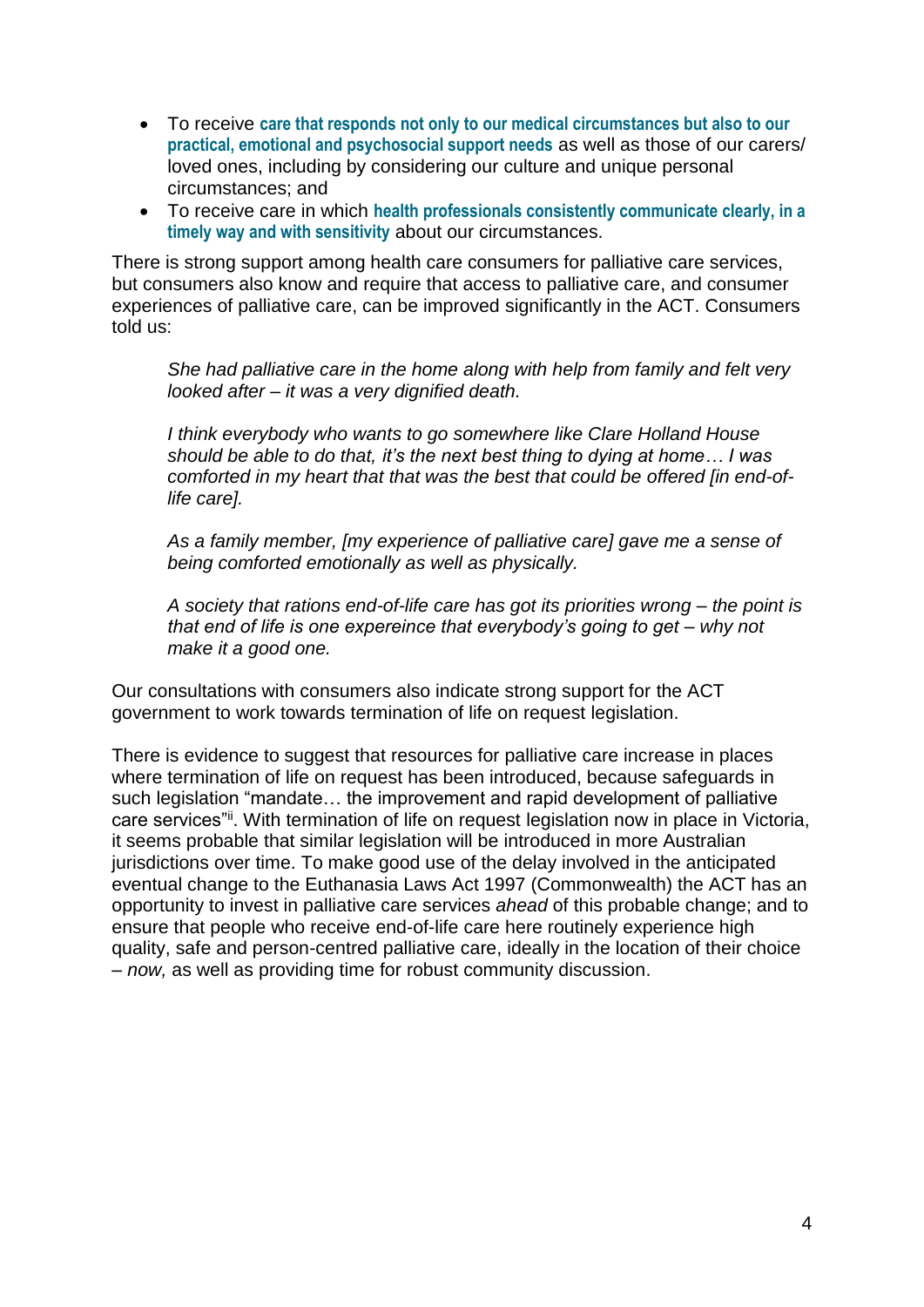#### **TOR 2 - ACT community views on the desirability of voluntary assisted dying being legislated in the ACT;**

Feedback from the two HCCA consumer focus groups was generally in favour of termination of life on request, while recognising that the issue is still contentious, and there are a wide range of consumer views on these issues, some of which are contradictory. Some comments were:

- Australia is a secular society and legislating for termination of life on request is consistent with this reality.
- There was strong support for self-determination, that is, the right to make choices for oneself regardless of one's circumstances. For instance, an individual may be depressed but that doesn't mean we aren't capable of thinking clearly about our choices.
- It would allow people self-deliverance from unbearable pain and suffering, both physical and mental.
- It would enable the person to choose a legitimate path with dignity, rather than having to take extraordinary steps (and often counter-productive methods) to end their life. Sadly, unsuccessful suicide attempts may leave the individual in a worse condition, while other methods (eg. choice to abstain from food and starve to death) can be traumatising for family/friends/carers.
- It may relieve the stress for family/carers because the responsibility for the end-of-life choice is assumed by the individual, rather than others feeling pressure to take part in, or even observe, an act that is currently illegal and/or they personally do not agree with.
- The termination of life on request should only be available to competent adults. HCCA acknowledges that this excludes certain groups, particularly children and some people with severe disabilities.
- The role of religion and spirituality is important. For example, there may be consequences of a successful suicide, such as if there are religious restrictions for a burial service can be provided when a person has suicided.
- Many did NOT want the legislation to specify a timeframe in which death was expected and therefore end-of-life treatment would be sanctioned. The means for predicting end-of-life timeframes are inexact and unreliable. The choice for termination of life on request should be able available to people enduring unbearable pain and/or suffering, whenever they have had enough of living.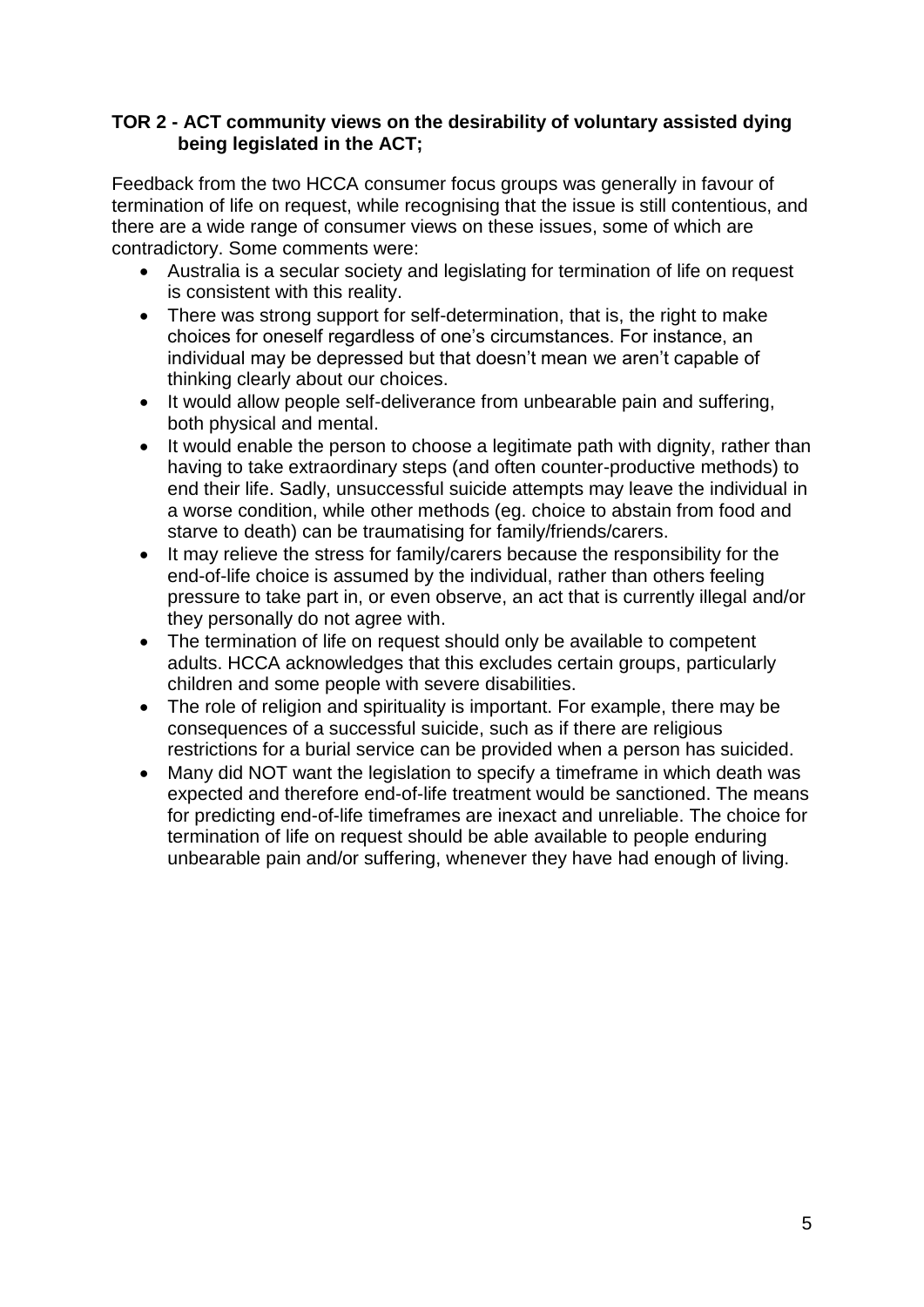#### **TOR 3 - risks to individuals and the community associated with voluntary assisted dying and whether and how these can be managed;**

**Poor communication** among consumers, carers and health professionals is a major risk. This could relate to a range of aspects associated with termination of life on request, namely the key rights of patients and consumers when seeking or receiving healthcare services (Australian Charter of Healthcare Rightsill). In particular, there could be poor communication around the rights of "access" and "respect". Examples might be where a consumer is not made aware that termination of life on request, or even a range of palliative care services, are options that can be accessed in a range of end-of-life choices, or where a consumer has in place an Advanced Care Plan that is not respected.

The issue of poor communication leads into another risk identified by consumers **inadequate or inaccurate information**. There was concern that those who might choose termination of life on request may not be given enough information (or inaccurate information) about the process, and as such might not be able to make a fully informed decision. There may be consumers who are inadequately informed about the options available to them, meaning that without sufficient information they are unable to fully consider their options, including termination of life on request.

Consumers also told us that they need the **flexibility to change their mind at any point** in time, if that is their choice. Consumers don't want to be disempowered.

There was concern from consumers about the possible **lack of sensitivity to cultural and religious traditions** in relation to termination of life on request. Health professionals, in particular, need to be aware of the divergence of views on these issues, and that while there may be legislation for termination of life on request, people's cultural and religious preferences may otherwise limit their end-of-life choices.

These risks around communication, information and cultural/religious sensitivity may be managed via training, education and awareness campaigns to improve health literacy amongst consumers across our community, as well as supporting skill development for health professionals in these areas.

Some concern was expressed by consumers that ageism and a **lack of social value** placed on older people might lead to people feeling pressured to choose termination of life on request inappropriately. There was also concern that pressure to choose termination of life on request inappropriately could potentially extend to those with disabilities or those who feel they are a burden on their families.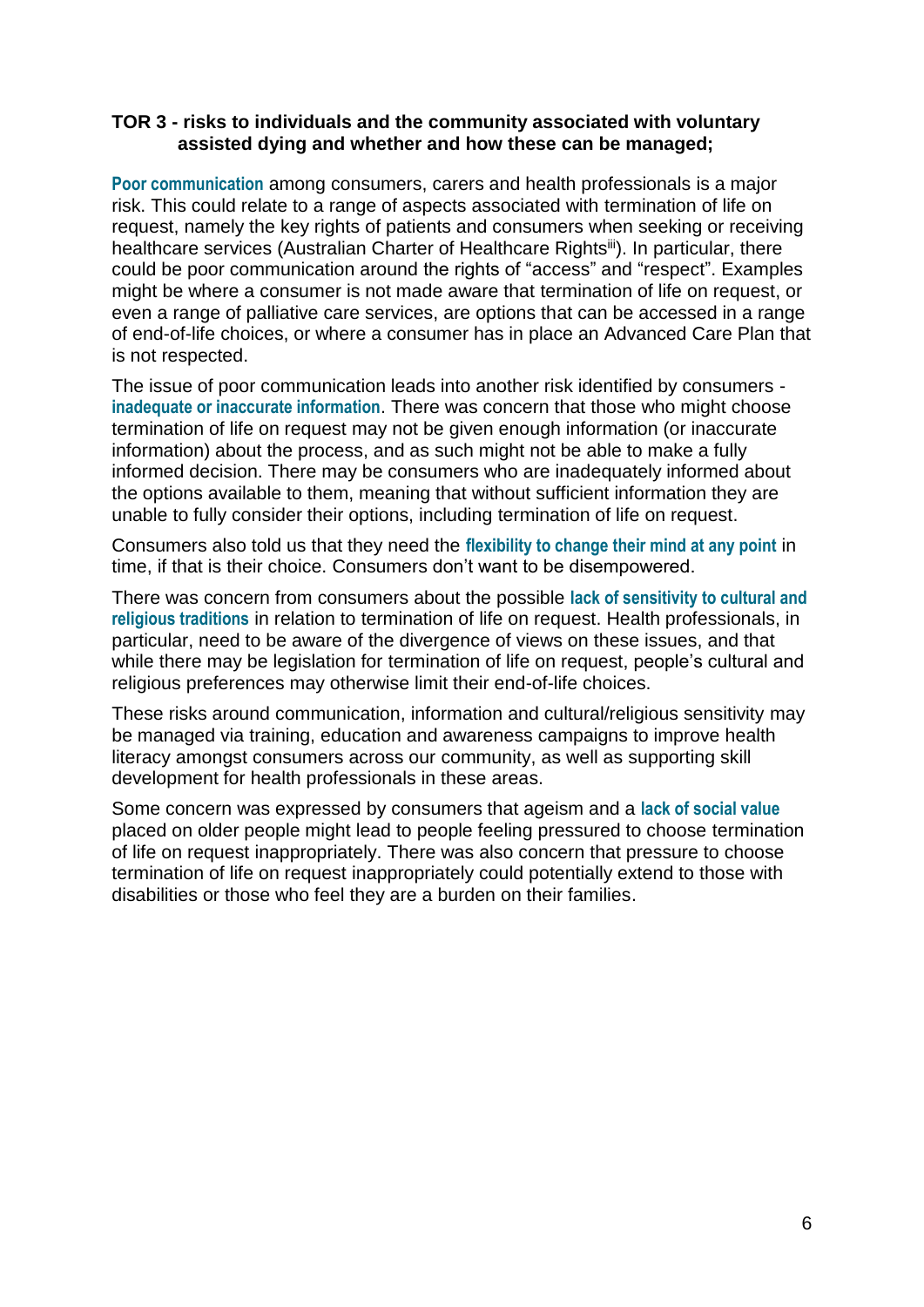#### **TOR 4 - the applicability of voluntary assisted dying schemes operating in other jurisdictions to the ACT, particularly the Victorian scheme;**

Most consumers felt that the Victorian *Voluntary Assisted Dying Act (2017)* had strong checks and balances. However, a small number felt that these checks were unnecessarily strong, and that the time taken to meet all the requirements under the legislation could unduly extend suffering. In fact, a focus on managing risks may result in losing sight of the individual. Conversely, one consumer felt that the conservative approach adopted by Victoria was designed to assuage community anxieties and therefore served a purpose.

In our focus groups, a number of consumers felt that the Canadian model<sup>iv</sup> known as "Medical Assistance in Dying", has more of a consumer focus, with fewer hurdles to clear than the Victorian model. The Canadian model doesn't require that a person be expected to die within 12 months, so it isn't limited by a timeframe; and it retains a greater focus on the suffering of the individual.

#### **TOR 5 - the impact of Federal legislation on the ACT determining its own policy on voluntary assisted dying and the process for achieving change; and**

Without changes in Federal legislation, the current law provides that the ACT is unable to enact laws about termination of life. Many of the consumers we consulted seek a change in Federal legislation that would allow the ACT to make its own laws on this issue.

#### **TOR 6 - any other relevant matter.**

#### **Terminology**

In our consultations with consumers the issue of terminology was important. **"Termination of life on request"** was the term preferred by consumers. It was seen as empowering and encompassed the notion of refusing medication in order to die of natural causes. The term "Voluntary Assisted Dying" places the consumer in the less powerful position of asking for *assistance* to die, rather than *requesting* a service they want.

In general, consumers are in favour of unambiguous language (i.e. death and dying). However, cultural and religious sensitivities need to be respected. For instance, in some cultures it is not appropriate to speak of death and dying. Consumers in our focus groups also felt that to use the term 'suicide' has too many negative associations, and noted that suicide is not condoned in some religions.

#### **Advance Care Planning**

Advanced Care Planning<sup>v</sup> can be a powerful tool for consumers to ensure we are able to receive care that is consistent with a person's goals, values, beliefs and preferences. It prepares the person and others to plan for future health care, for a time when the person may no longer be able to communicate those decisions.. Termination of life on request, if legislated in the ACT, could be nominated by consumers as a part of their Advanced Care Plan (ACP).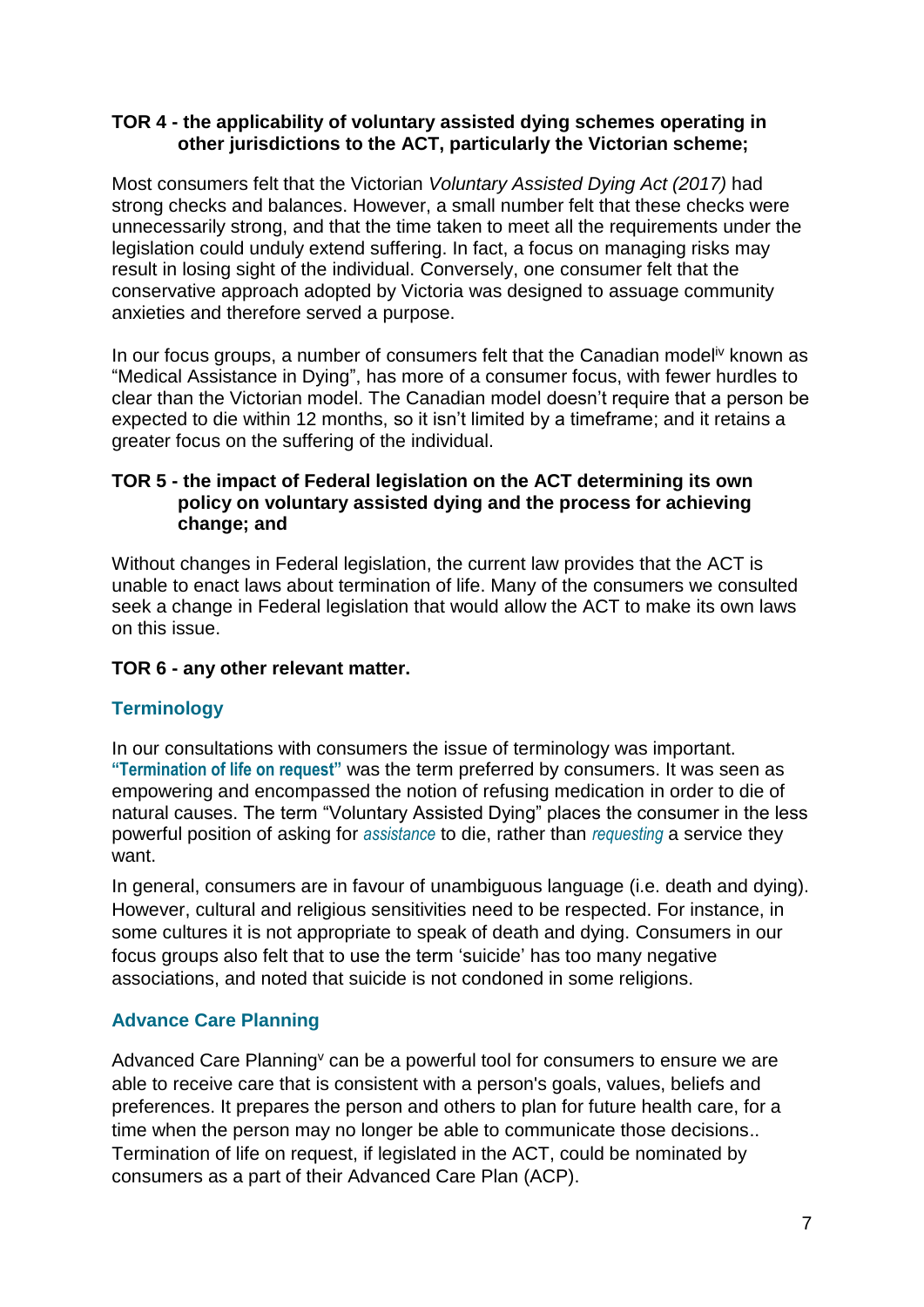Consumers told us the following about ACPs:

- These are important documents that open conversations about an individual's care preferences with their family and medical staff.
- It's important to keep this conversation ongoing in case things change and one are no longer able to communicate your wishes.
- It is advisable to have multiple easily accessible copies of your Advanced Care Plan, including one for the paramedics.
- People need to choose an advocate or enduring power of attorney very carefully. They need to be someone who respects the individual's views and won't impose their own.
- Having an Advanced Care Plan helps ensure your wishes are not dismissed.

*At 92 she should get to make that decision. It shouldn't be a medical choice. It should be the individual's choice.*

ACPs are not foolproof! There can be well-intentioned adherence to the ACP which can undermine the person's intent. Or misinterpretation or miscommunication of the ACP if the details under which it is enacted are not clear.

HCCA are finalising contract negotiations for an ACP project that focuses on supporting multicultural communities, while recognizing that there are varying cultural constructs around discussing health and death that impact on these communities and working through these issues.

#### **Conversations about death and dying**

Talking about death and dying can be difficult. Both consumers and health professionals need to have more respectful and honest conversations regarding endof-life choices, death and dying. We all need to be as realistic as possible so that consumers, their families, friends and carers, as well as health professionals, can work together through the choices available for end-of-life care. Ultimately, it is the consumers' right to determine their health care, but we need to be supported with sufficient information to empower us to make these decisions.

## Concluding Remarks

1

We look forward to seeing how our feedback and comments shape the ongoing work on End-of-life Choices in the ACT. Please do not hesitate to contact us if you wish to discuss our submission further. We would be happy to clarify any aspect of our response.

<sup>i</sup> [https://www.health.qld.gov.au/clinical-practice/engagement/clinical](https://www.health.qld.gov.au/clinical-practice/engagement/clinical-senate?a=163356)[senate?a=163356](https://www.health.qld.gov.au/clinical-practice/engagement/clinical-senate?a=163356)

ii Tallis, R and Saunders, J. The Assisted Dying for The Terminally Ill Bill, 2004. *Clinical Medicine,* 2004. Volume 6, Number 4, pages 534 to 40. See page 537 for discussion.

iii <https://www.safetyandquality.gov.au/national-priorities/charter-of-healthcare-rights/>